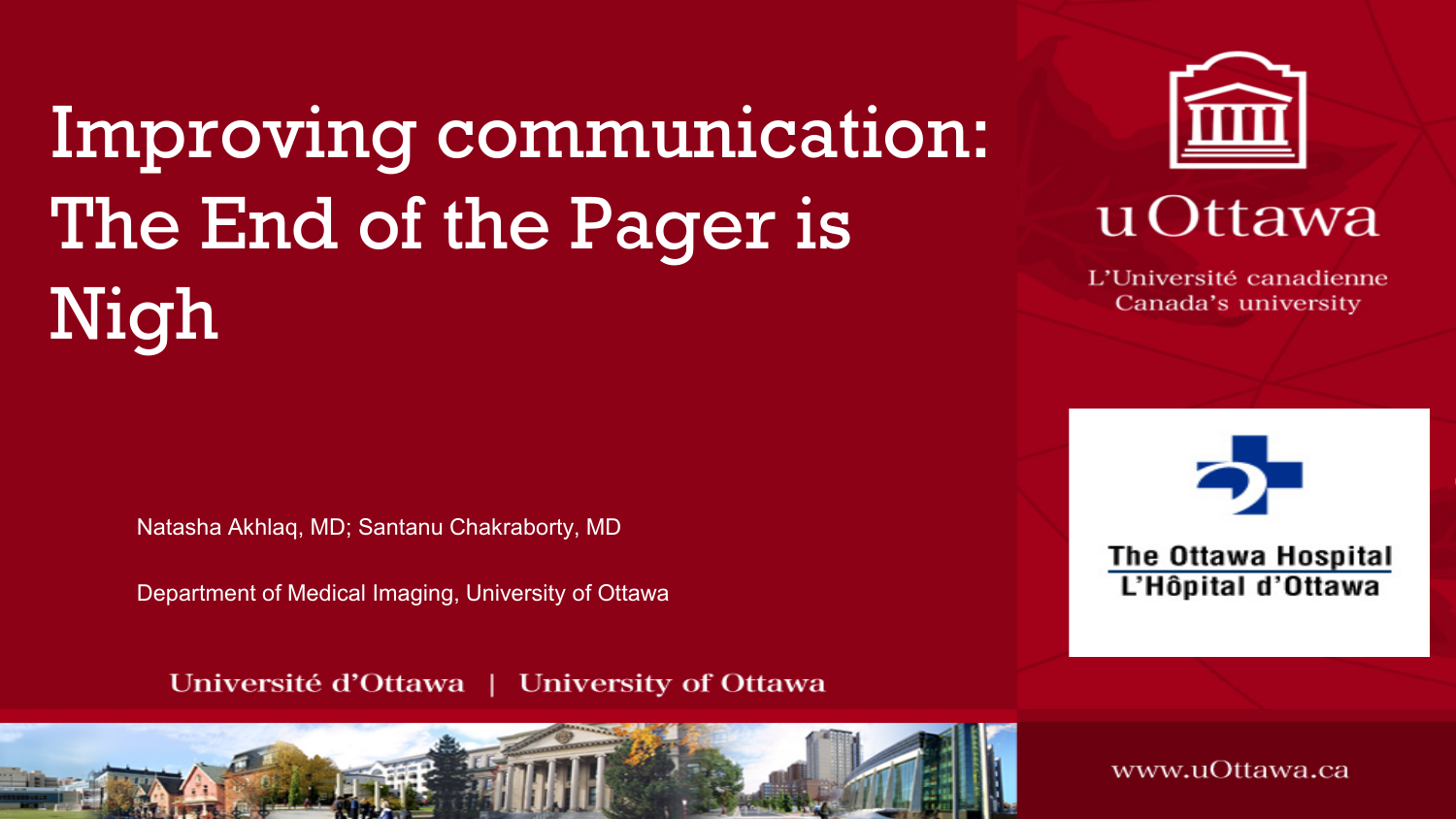## Problem: Antiquated technology leading to one sided communication



a<br>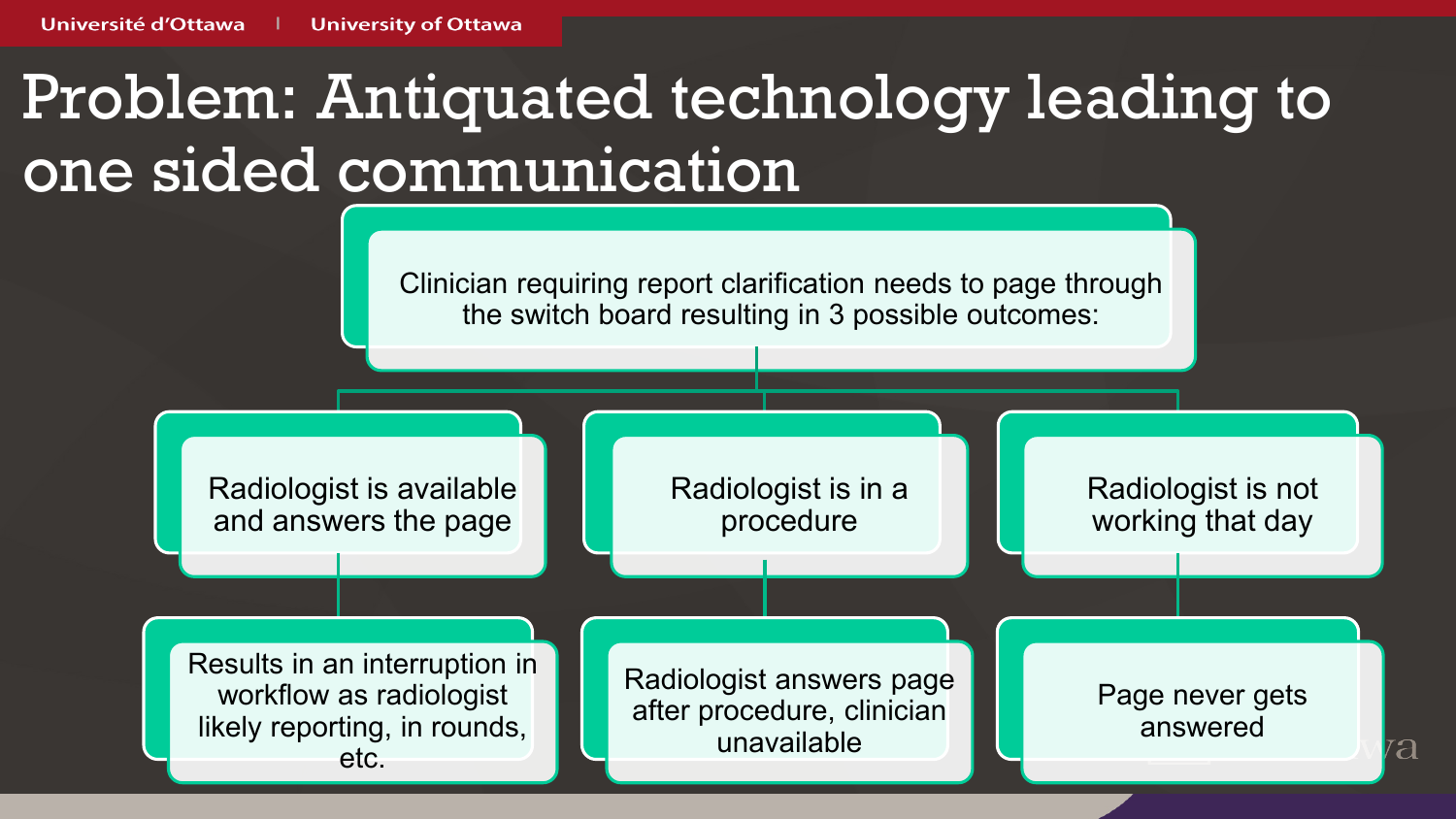### Problem: Antiquated technology leading to one sided communication

- Clinicians can ultimately get frustrated as they often don't know the right person to page, relying on the reporting radiologist who may or may not be available to answer pages at the time
- Results in one-sided communication and lack of closed loop communication
- Clinicians may in future avoid asking for report clarifications leading to adverse patient outcomes
- Lack of feedback mechanism to analyze commonly asked questions and clarifications on reports to improve practice

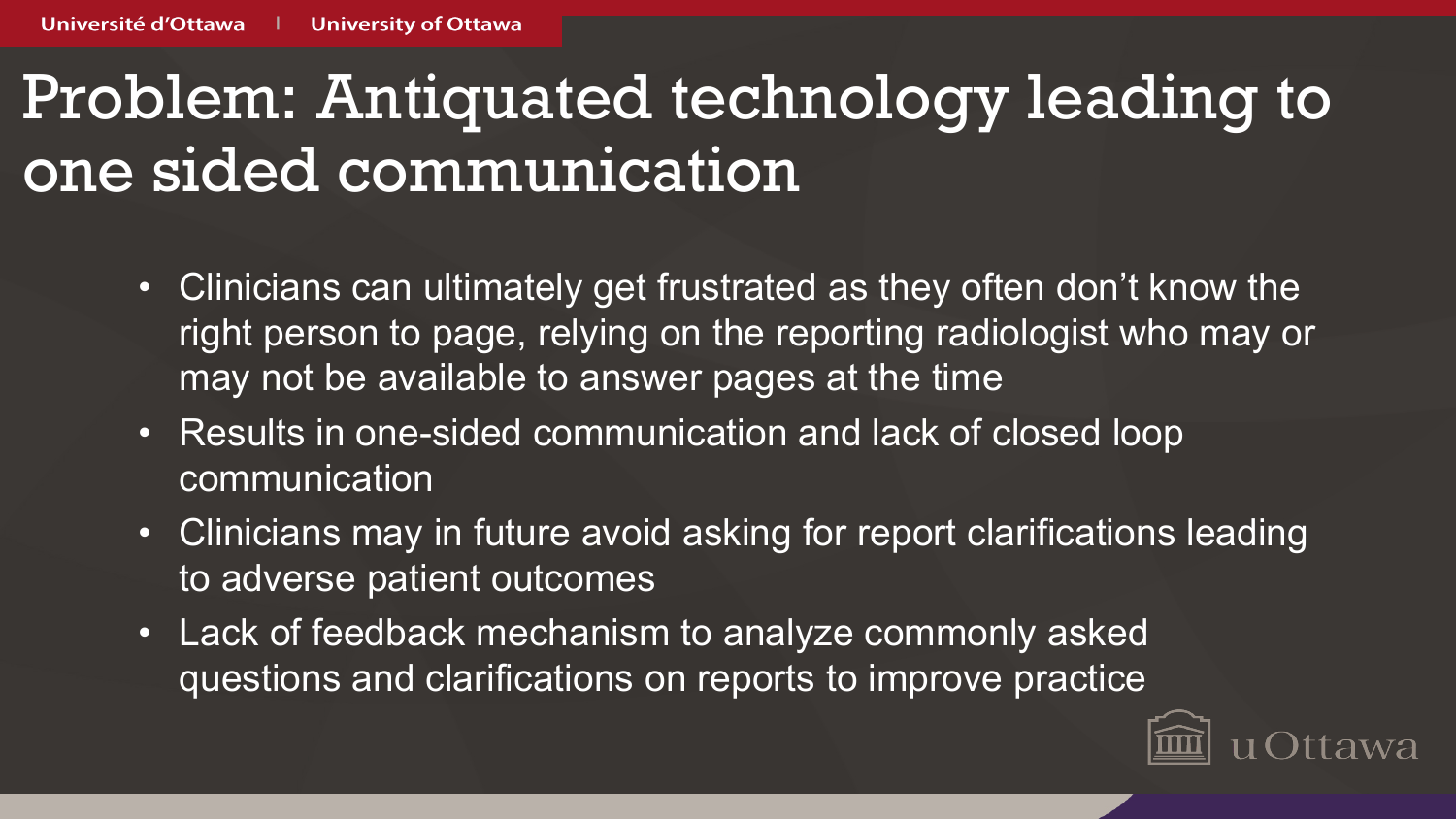#### Proposed Solution

Consolidated email at the end of each report

- Easier for clinicians to use vs paging
- Can fax (scanned to email) if no secure email
- Managed by admin

**Emails** forwarded to appropriate radiologists

- No disruption to work flow
- Radiologist can look at once per day and take the time to calmly answer questions

Response or addendum

- Response directly to email or via issued addendum
- Follow up by admin to ensure question answered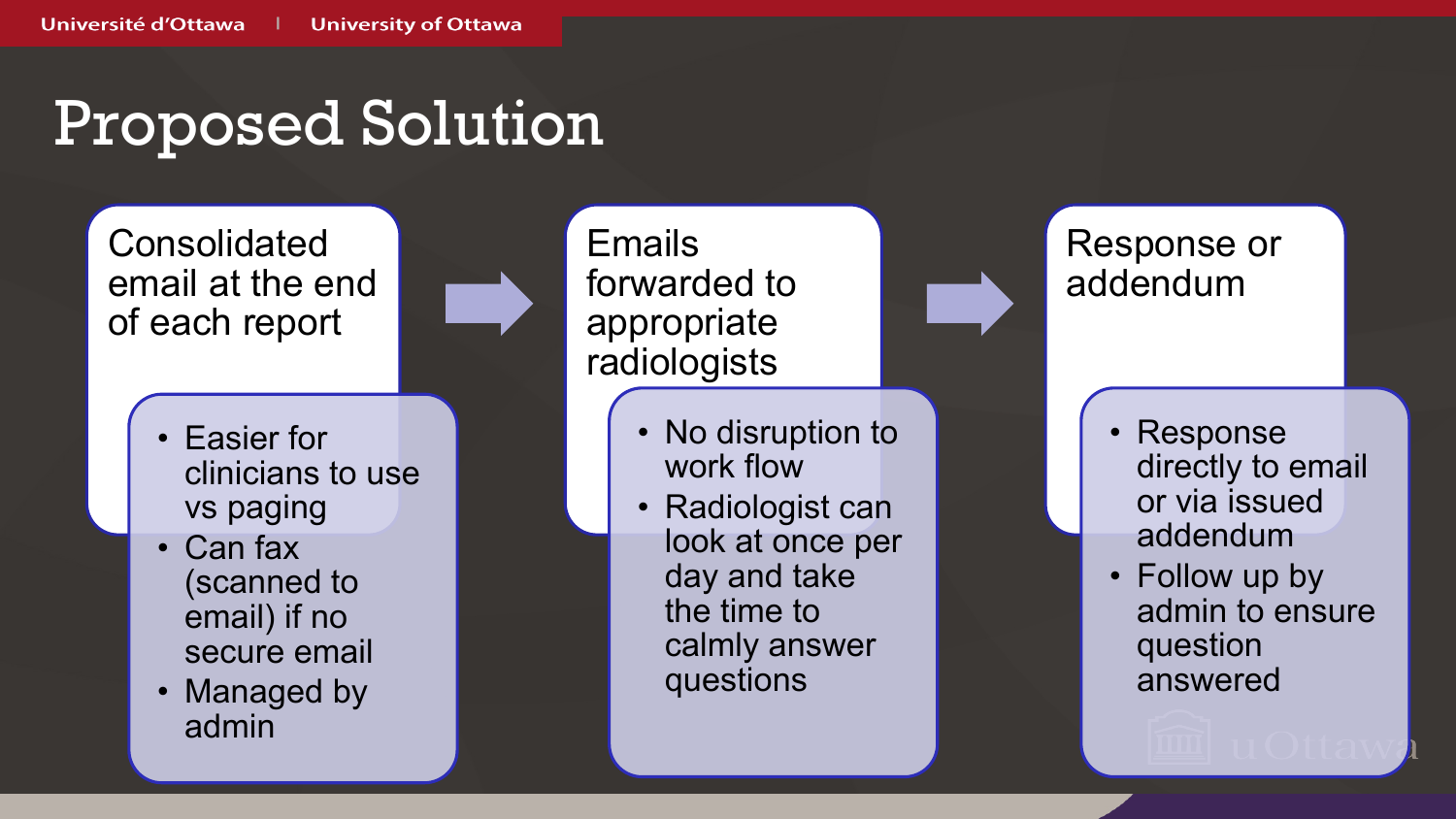#### Analysis Methods



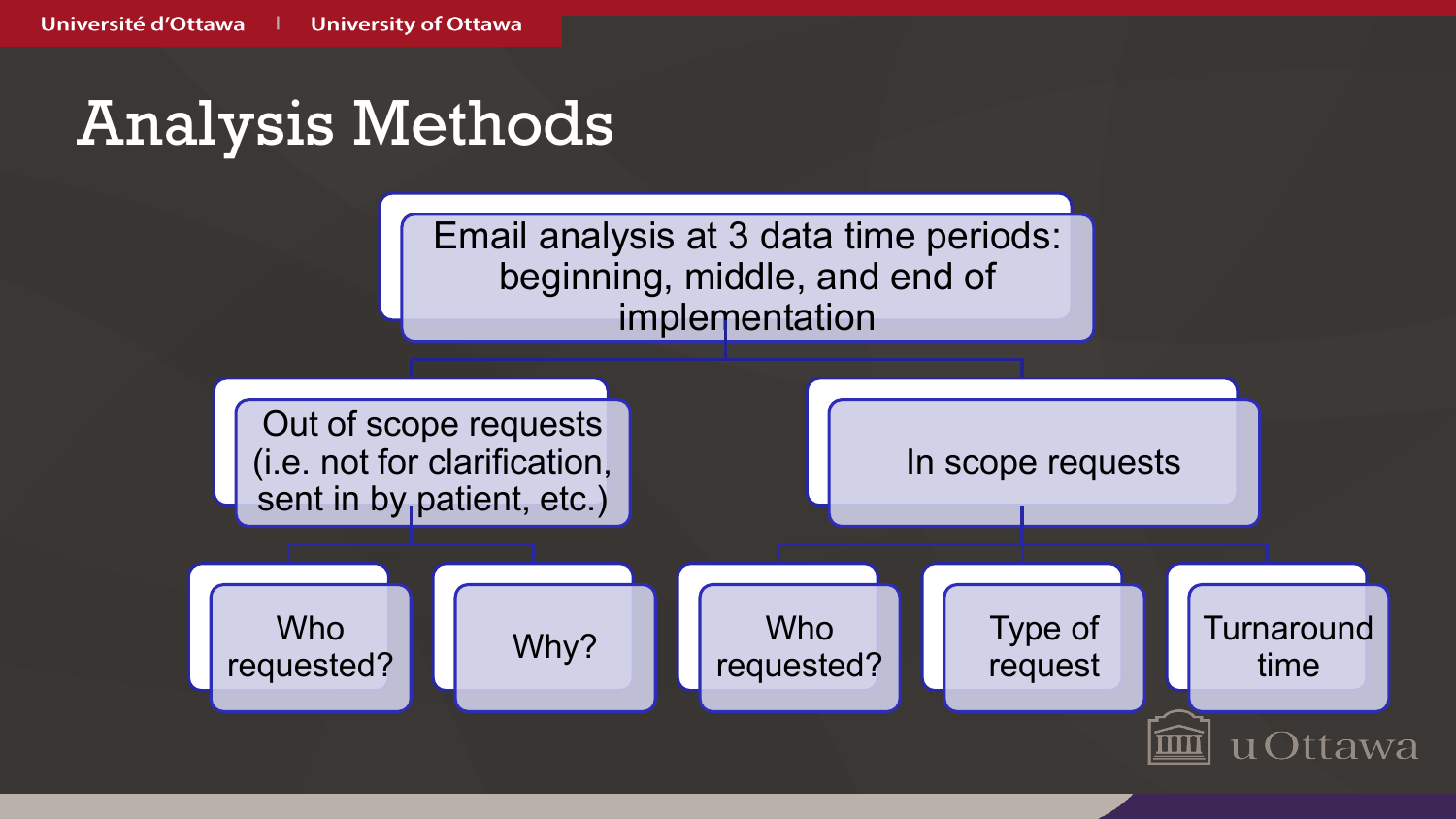### Results



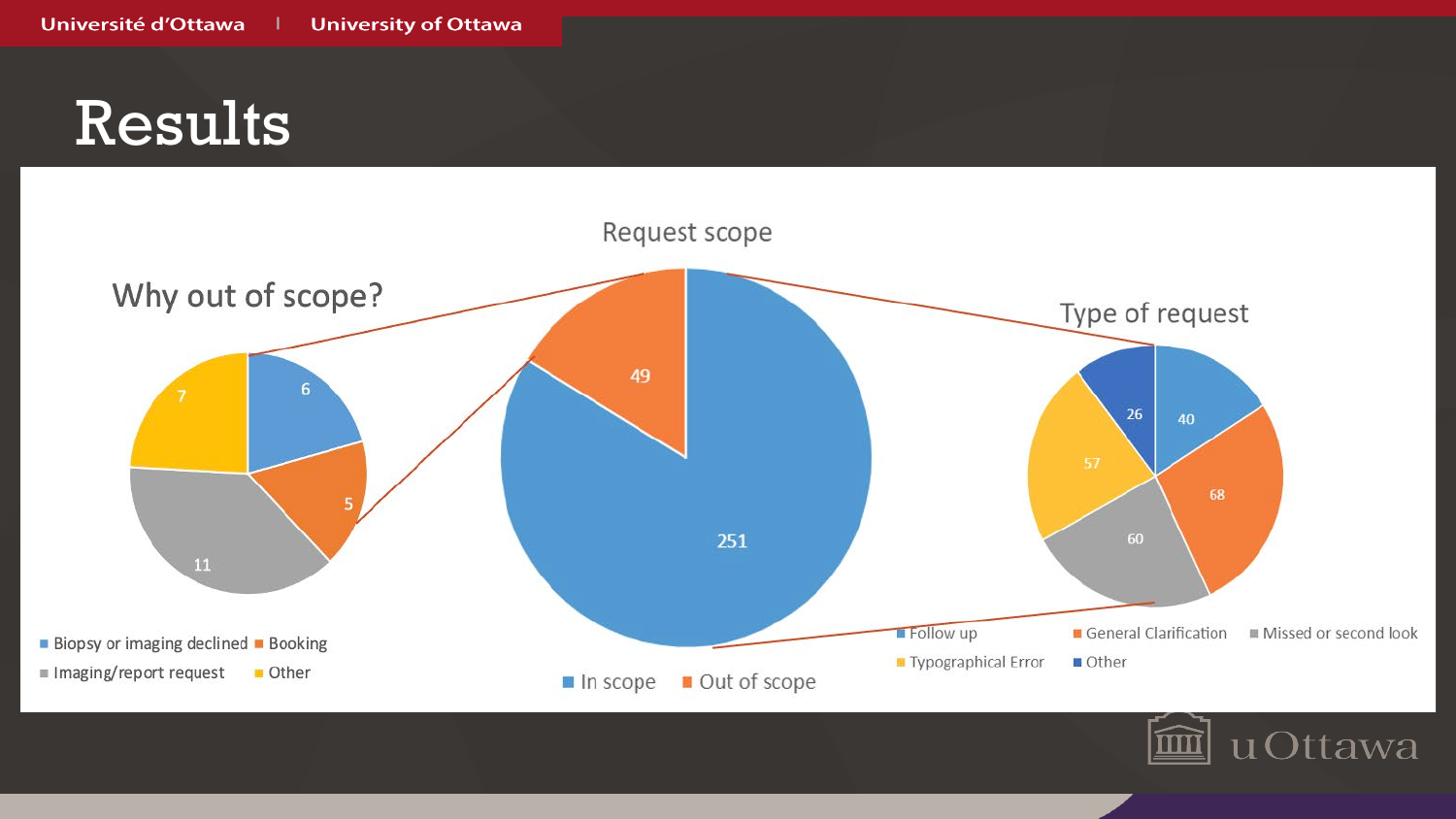## Results

|                                                        | <b>Beginning</b> | <b>Middle</b> | <b>End</b> |
|--------------------------------------------------------|------------------|---------------|------------|
| Unknown response<br>(1100)                             | 28               | 36            | 20         |
| Average turnaround<br>time (excluding no<br>responses) | 3 days           | 4 days        | 6 days     |
| <b>Median</b>                                          | 1 day            | 1 day         | 4 days     |
| <b>IQR</b>                                             | 4 days           | 5 days        | 8 days     |

- Between the middle and end points, follow up protocol implemented to ensure response (closed loop communication)
- Average turnaround time increased, however significant variability with outliers skewing data

wa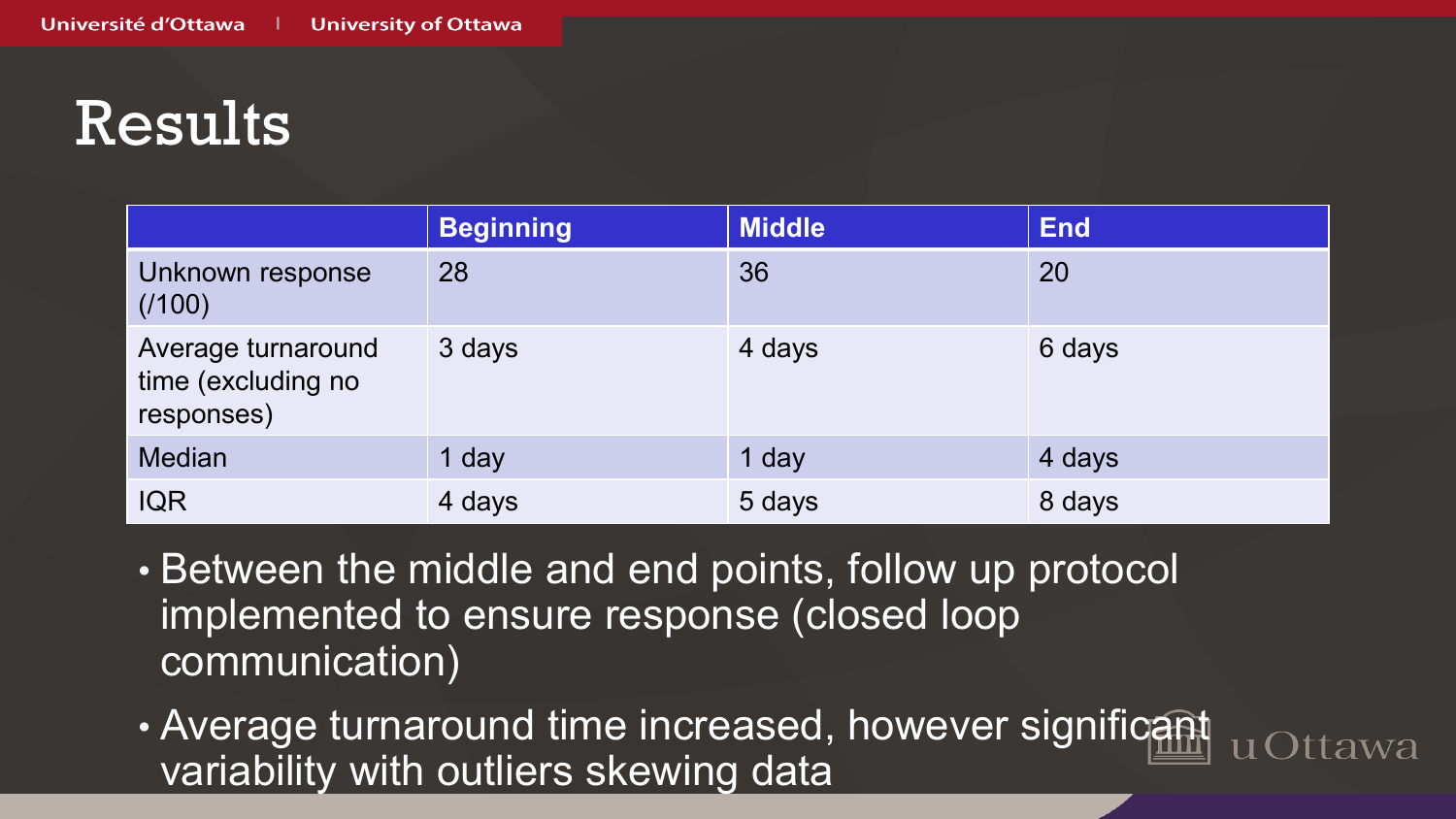## Conclusion

- Increasing communication:
	- No data for the number of pages prior to implementation and if pages were answered
- Flow disruption:
	- No data but anecdotally less interruptions for non-urgent issues
- Improving closed loop communication:
	- Still a high number of cases with unknown responses
	- May have been resolved (i.e. an addendum issued) but no email **communication**
- Turnaround time:
	- Significant room for improvement
	- Radiologist to whom the email is directed to may be out of office without an automated email response leading to delays in redirection
- Common requests for clarification helping change reporting practice

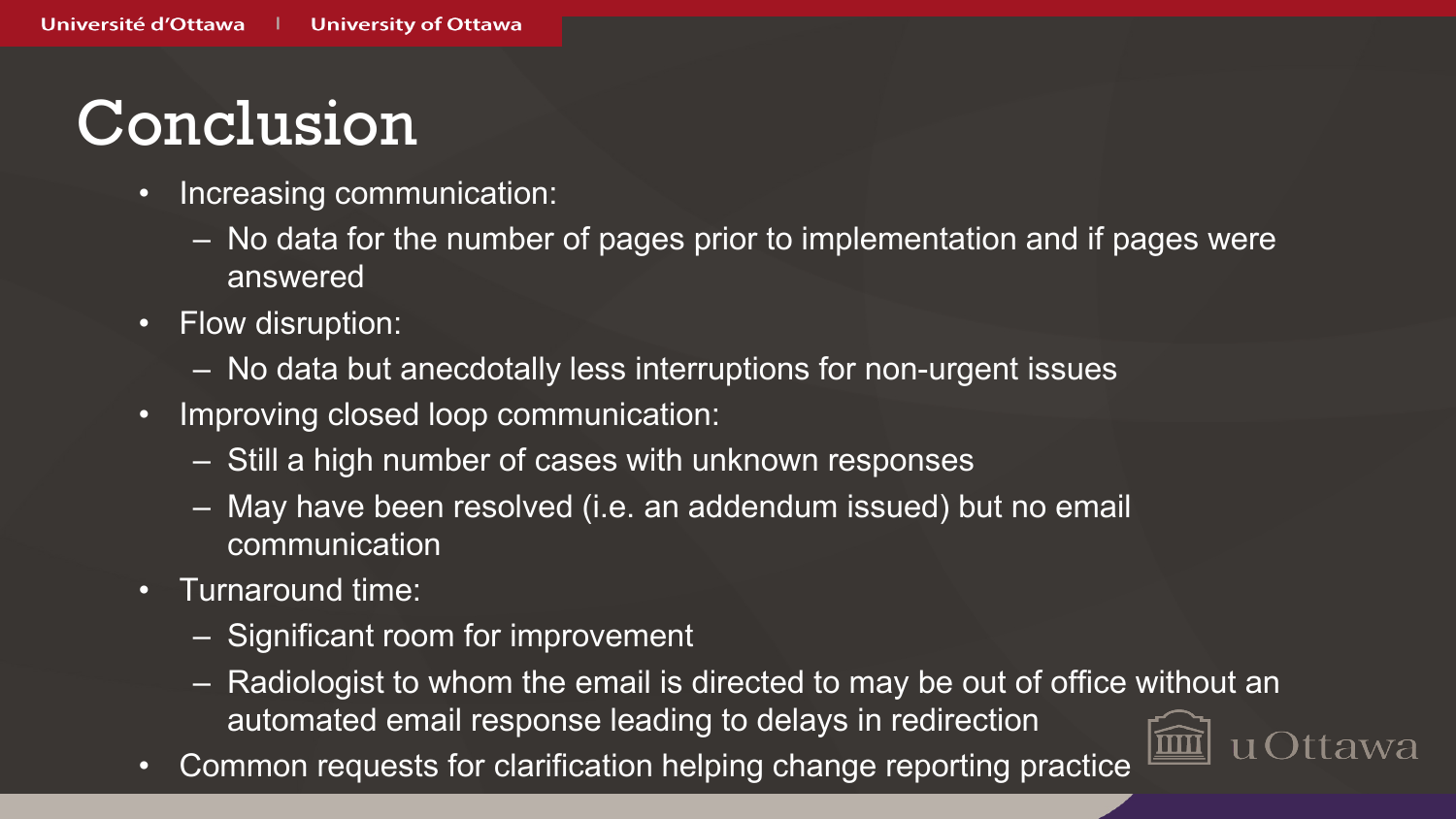Going forward

#### Short Term

- Using available new technology such as secure internal chat functions to avoid one sided communication
- Updated form included in automated response email to decrease administrative burden and allow for analysis

#### Long Term

- Multi-facility EMR to ensure all healthcare team members have access to the same information and can request clarification easily via a secure method
- Inclusion of patients in communication methods
- Destroy the pager!

|                                                                                                           | 6. Patient date of birth: *                  |   |
|-----------------------------------------------------------------------------------------------------------|----------------------------------------------|---|
| <b>Report Clarification</b>                                                                               |                                              | Œ |
| <b>TOH Diagnostic Imaging Department</b>                                                                  | Format: M/d/yyyy                             |   |
|                                                                                                           |                                              |   |
| * Required                                                                                                | 7. Patient MRN (if applicable)               |   |
|                                                                                                           |                                              |   |
| * This form will record your name, please fill your name.                                                 | The value must be a number                   |   |
|                                                                                                           |                                              |   |
| 1. Your full name (last, first) *                                                                         | 8. Patient Health Care Number:               |   |
|                                                                                                           |                                              |   |
|                                                                                                           |                                              |   |
| 2. Is this email address secure for confidential patient information? *                                   | 9. Type of study:                            |   |
| $\bigcirc$ Yes                                                                                            | $\bigcirc$ X ray                             |   |
| $\bigcirc$ No                                                                                             | $\bigcirc$ $\sigma$                          |   |
|                                                                                                           | $\bigcirc$ MRI                               |   |
| 3. If you answered no, please provide an alternate method of contacting you (i.e. fax or phone number): * | ◯ Ultrasound                                 |   |
|                                                                                                           | ◯ Other                                      |   |
|                                                                                                           |                                              |   |
|                                                                                                           | 10. Date of study:                           |   |
| 4. What is your role in the patient's care? *                                                             |                                              | F |
| ◯ Physician<br>$\bigcirc$ Nurse                                                                           | Format: M/d/yyyy                             |   |
| O Other healthcare worker                                                                                 |                                              |   |
| ◯ Patient or patient family                                                                               | 11. Reporting radiologist (if known):        |   |
| O                                                                                                         |                                              |   |
| Other                                                                                                     |                                              |   |
|                                                                                                           | 12. What is your question for clarification? |   |
| 5. Patient full name (last, first) *                                                                      |                                              |   |
|                                                                                                           |                                              |   |